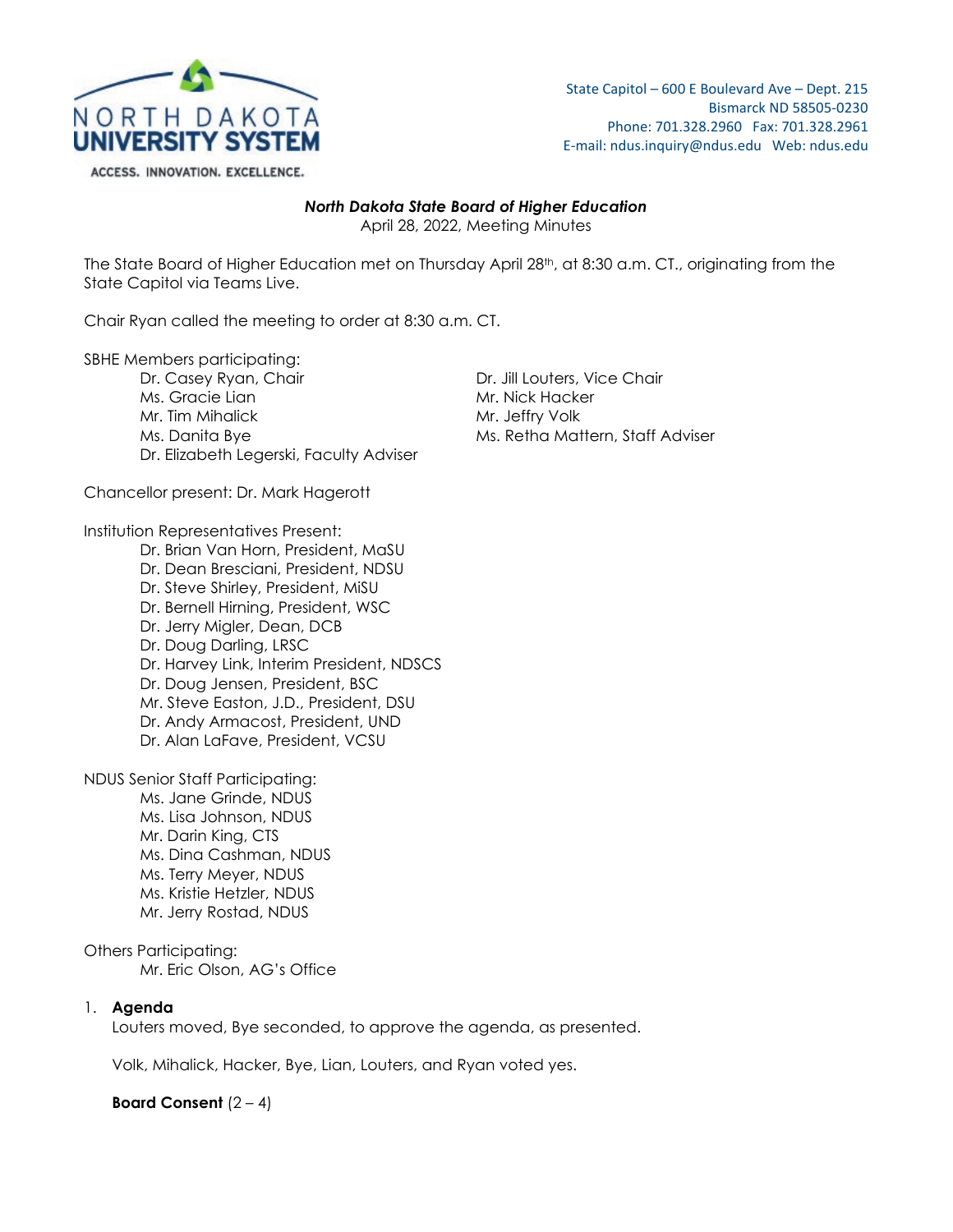2. March 31, 2022, Meeting Minutes.

SBHE Research and Governance Committee

3. [Chancellor's Evaluation Process.](https://ndusbpos.sharepoint.com/:b:/s/NDUSSBHE/EbYUPnPMrRdFms7M3NE2aQwBzjSnsLkd4wQSwauXB3HAsw?e=SysUj3)

SBHE Audit Committee

4. [Internal Audit Re-organization.](https://ndusbpos.sharepoint.com/:i:/s/NDUSSBHE/EcoyIK16CmFAiGUp45HabyMB2t0XT1quzn1YmSI1PSRj2A?e=4bM9vf)

Mihalick moved, Bye seconded, to approve the consent agenda, items 2 - 4.

Mihalick, Lian, Hacker, Bye, Volk, Louters and Ryan voted yes.

#### 5. **SBHE Self-assessment**

Ms. Dina Cashman explained the input from the Board self-evaluation was correlated into the attached [executive summary of the SBHE Self-assessment,](https://ndusbpos.sharepoint.com/:b:/s/NDUSSBHE/ESGd7YXuGiRFnvfBDbKxK50Bkw1xrMYrFM8AgSHC9MpTXg?e=69SXkD) Ms. Bye requested the Board's action include directing the SBHE Research and Governance Committee to continue to review the information and recommend prioritize and an action plan for the full Board to consider at a future meeting.

Louters moved, Hacker seconded, to approve the Board Self-assessment and return it to the SBHE Research and Governance Committee to prioritize and develop an action plan that will be presented to the full Board at a later date.

Bye, Volk, Lian, Hacker, Mihalick, Louters and Ryan voted yes.

## 6. **State Board of Agricultural Research and Education (SBARE) Nominations**

Chancellor Hagerott presented [nominations](https://ndusbpos.sharepoint.com/:b:/s/NDUSSBHE/Ee6f9GpEkPFLn9TVan3L0RgBgGS6z5SwAZ-i-uMeCMwEfQ?e=6b2L5j) for the State Board of Agricultural Research and Education (SBARE) Nominations, item 4a-d:

- a. Ms. Pam Gulleson to a four-year term, beginning July 1, 2022.
- b. Ms. Julie Zikmund to a four-year term, beginning July 1, 2022.
- c. Mr. John Nordgaard to a four-year, beginning July 1, 2022.
- d. Mr. Doug Bichler to a four-year, beginning July 1, 2022.

Bye moved, Volk seconded, to approve the four SBARE nominations, as presented.

Volk, Mihalick, Louters Lian, Hacker, Bye and Ryan voted yes.

#### 7. **Faculty Appointments and Tenure**

Ms. Lisa Johnson presented proposals for [faculty appointments and tenure](https://ndusbpos.sharepoint.com/:b:/s/NDUSSBHE/EQx7JGefB2dDpfPvK11ydrsBhkQNH6ZmIlnEkV97BJzX-g?e=EArj9t) nominations.

Louters moved, Mihalick seconded, to approve the faculty appointments and tenure, as presented.

Hacker, Bye, Volk, Mihalick, Lian, Louters, and Ryan voted yes.

#### 8. **Honorary Degree**

Ms. Lisa Johnson presented a nomination for an honorary degree from North Dakota State University.

Volk moved, Bye seconded, to approve an honorary degree, as presented.

Lian, Hacker, Mihalick, Louters, Bye, Volk, and Ryan voted yes

# **New Academic Program and Academic Program Termination Requests**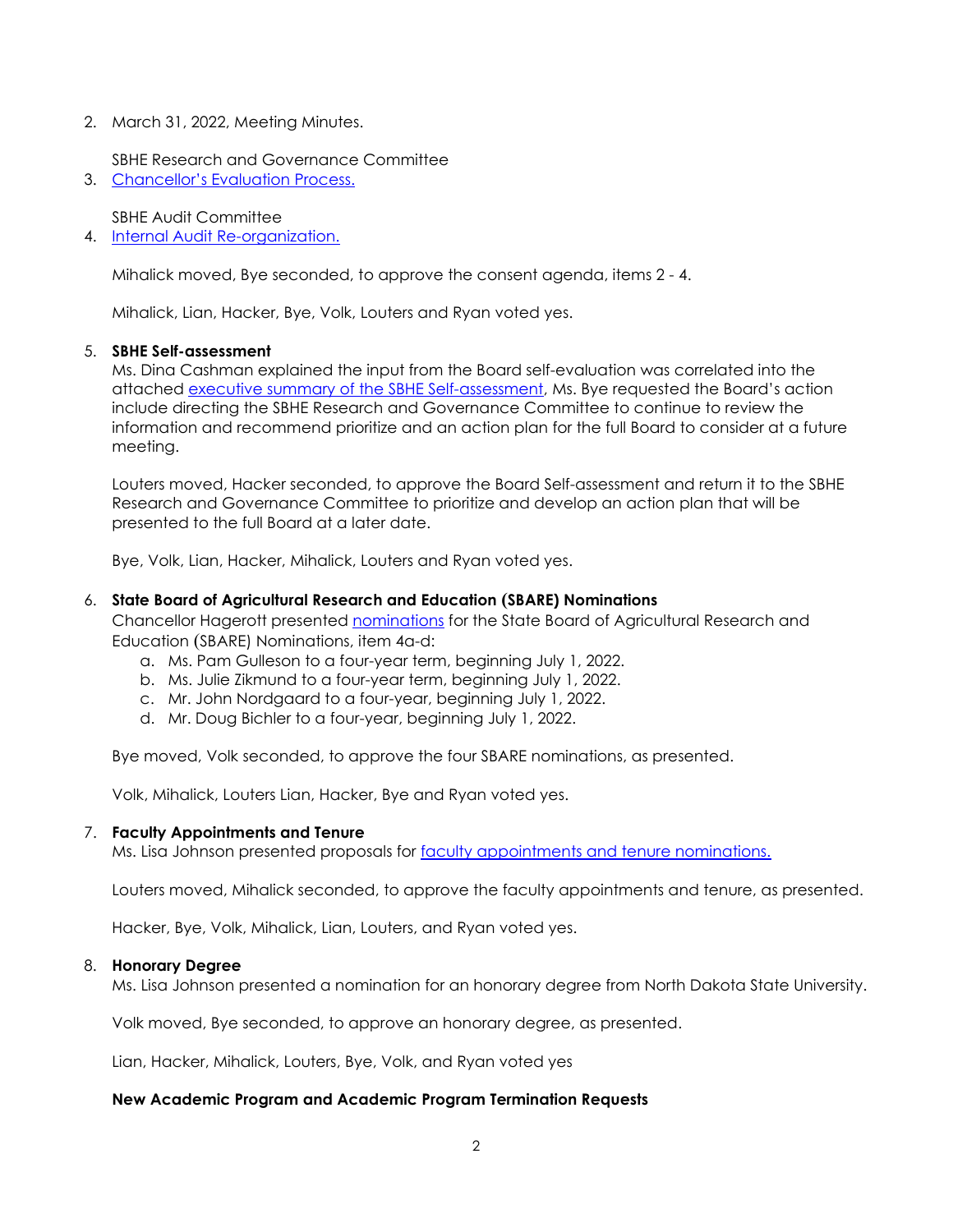Ms. Lisa Johnson presented the April new academic programs and program termination requests. She explained the requests are being proposed to the full board due to the cancellation of the April SBHE Academic and Student Affairs Committee:

- 9. [BSC](https://ndusbpos.sharepoint.com/:b:/s/NDUSSBHE/EVyA3LXdJIZCiPUEE6FzhFwB42ljuENK-sP1dNZ2lRAshg?e=RGGmsv) new programs
	- a. UG Certificate in Applied Design Technology
	- b. UG Certificate in Clinical Exercise Science
	- c. UG Certificate in Exercise Science
	- d. UG Certificate in Graphic Design Technology
	- e. UG Certificate in Sport and Fitness Entrepreneurship
	- f. UG Certificate in Sport and Fitness Management
	- g. A.A.S. in Artificial Intelligence & Machine Learning
- 10. [DCB](https://ndusbpos.sharepoint.com/:b:/s/NDUSSBHE/EWde8r2ajzNOnXpjjR5BHM0BaJIvCresKUddRd9nRtsh9w?e=R4CPX7) new programs
	- a. UG Certificate in Cybersecurity
- 11. [DSU](https://ndusbpos.sharepoint.com/:b:/s/NDUSSBHE/ESPU2sN6MflDuPJDYWlvvfQBbguQHdDIteo8uR-Ff8QQnQ?e=4EnjQQ) new programs
	- a. B.S. in Health Education
- 12. [WSC](https://ndusbpos.sharepoint.com/:b:/s/NDUSSBHE/EdqD3LPXd3tJtJuluVOyC3gB9KwEEppzNu4X1Kk_hjI_vA?e=tCSX8K) new programs
	- a. UG Certificate in Cybersecurity
- 13. [UND](https://ndusbpos.sharepoint.com/:b:/s/NDUSSBHE/ESwsHBbmVPlOvwG8ydqiTT0BozwB29ceGVytFulvDkdlmg?e=UkGdCo) program termination
	- a. Minor and B.S. in Graphic Design Technology

Louters moved, Hacker seconded, to approve the new programs and program terminations, items 9 – 13, as presented.

Mihalick, Lian, Hacker, Bye, Volk, Louters and Ryan voted yes.

# **Reports/Updates/Information**

- 14. SBHE Audit Committee presented by Mr. Nick Hacker.
- 15. SBHE Research and Governance Committee presented by Dr. Casey Ryan and Ms. Danita Bye.
- 16. SBHE Budget and Finance Committee presented by Mr. Tim Mihalick.
- 17. SBHE Academic and Student Affairs Committee presented by Dr. Jill Louters. She announced and congratulated the University of North Dakota for winning the Colleagues Choice Award at the conference, it is based on criteria work with open educational resources.

Some topics that were discussed, but not limited to:

- Current issues Impacting higher education
- Pandemic trends and federal funding
- Changing demographic data
- Mentoring and authentic experiences
- Post-secondary role in economic development in rural communities
- Faculty recruiting
- Retention
- Stakeholder engagement
- Marketing of educational platforms

Ms. Louters will share the conference presentations and slides with Board members when they are available.

18. [DSU Presentation](https://ndusbpos.sharepoint.com/:p:/s/NDUSSBHE/ERD1Y_JiLE1Oii_lk2CMBgEBTEZozsq9FCZTkcq5qtEnIw?e=oPJZK2) provided by President Easton.

# **Chancellor Hagerott provided brief updates on the following, items 19-21**:

19. Strategic Priorities/Planning

The Chancellor stated the strategic priorities and planning update is a good follow-up to President Easton's presentation regarding being responsive to changing demographics, the current political